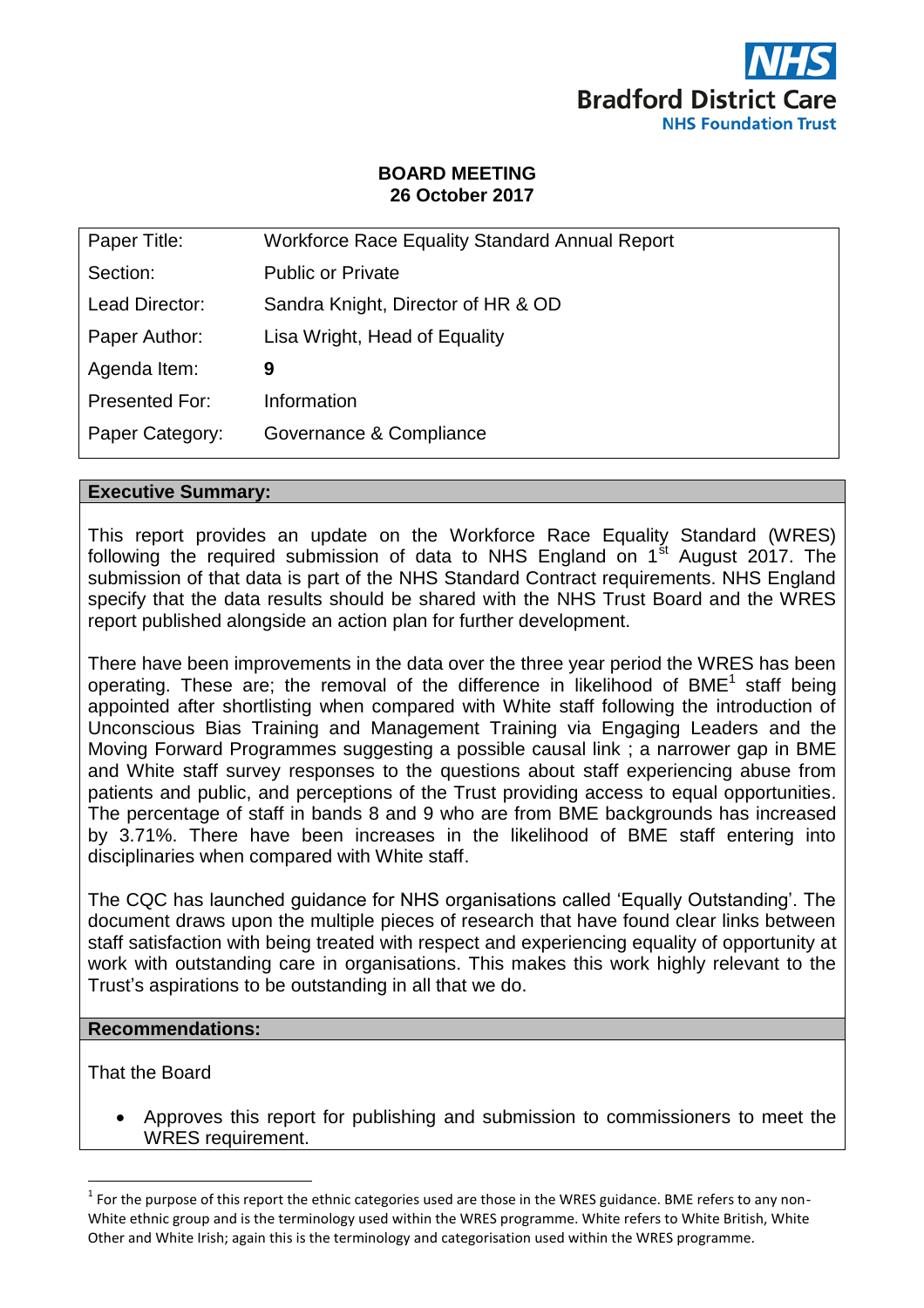- Notes that the findings have been discussed at the Quality and Safety Committee (QSC) as part of the Equality Delivery System 2 (EDS2) update in September 2017 and a set of priorities agreed.
- Notes that a revised Strategy is coming to Trust Board for approval in December 2017 this will be a broader Equalities in Employment (Diverse and Inclusive Workforce) Strategy and that this report and subsequent Board discussion will inform the strategy development process.
- Approves that updates about this work will be received at the QSC every six months as part of the EDS2 update with an annual report coming back to Trust Board in October 2018 following the 2018 WRES data submission.
- That Board members take note of the data and use it in their work when making decisions, receiving reports from services or meeting with staff across the Trust.

| <b>Governance/Audit Trail:</b> |  |
|--------------------------------|--|
|--------------------------------|--|

| Meetings where this item has previously been discussed (please mark with an X): |             |                             |              |                           |  |                                |  |
|---------------------------------------------------------------------------------|-------------|-----------------------------|--------------|---------------------------|--|--------------------------------|--|
| <b>Audit</b>                                                                    |             | <b>Quality &amp; Safety</b> | $\mathbf{x}$ | <b>Remuneration</b>       |  | Finance,                       |  |
| <b>Committee</b>                                                                |             | <b>Committee</b>            |              | <b>Committee</b>          |  | <b>Business</b><br>&           |  |
|                                                                                 |             |                             |              |                           |  | <b>Investment</b>              |  |
|                                                                                 |             |                             |              |                           |  | <b>Committee</b>               |  |
| <b>Executive</b>                                                                | $\mathbf x$ | <b>Directors</b>            |              | <b>Chair</b><br><b>of</b> |  | <b>Health</b><br><b>Mental</b> |  |
| <b>Management</b>                                                               |             |                             |              | <b>Committee</b>          |  | Legislation                    |  |
| <b>Team</b>                                                                     |             |                             |              | <b>Meetings</b>           |  | <b>Committee</b>               |  |
| <b>of</b><br><b>Council</b>                                                     |             |                             |              |                           |  |                                |  |
| <b>Governors</b>                                                                |             |                             |              |                           |  |                                |  |

**This report supports the achievement of the following strategic aims of the Trust:**  (*please mark those that apply with an X):* Consolidation of Market Share : being great in our patch  $X$ Manage the impacts of the whole system of reduced health and social care funding: working in partnership to develop cost effective out of hospital services and pathways to support the delivery of sustainable services

Secure Funding for new or expanded services

**This report supports the achievement of the following Regulatory Requirements:**  (*please mark those that apply with an X):*

| Safe: People who use our services are protected from abuse and avoidable harm                           |  |  |  |  |  |  |  |
|---------------------------------------------------------------------------------------------------------|--|--|--|--|--|--|--|
| <b>Caring:</b> Staff involve people who use our services and treat them with compassion,   x            |  |  |  |  |  |  |  |
| kindness, dignity and respect                                                                           |  |  |  |  |  |  |  |
| <b>Responsive:</b> Services are organised to meet the needs of people who use our $\vert x \vert$       |  |  |  |  |  |  |  |
| services                                                                                                |  |  |  |  |  |  |  |
| <b>Effective:</b> Care, treatment and support achieves good outcomes, helps to maintain $\vert x \vert$ |  |  |  |  |  |  |  |
| quality of life people who use our services and is based on the best available                          |  |  |  |  |  |  |  |
| evidence.                                                                                               |  |  |  |  |  |  |  |
| <b>Well Led:</b> The leadership, management and governance of the organisation make $\vert x \vert$     |  |  |  |  |  |  |  |
| sure it's providing high-quality care that is based around individual needs,                            |  |  |  |  |  |  |  |
| encourages learning and innovation, and promotes an open and fair culture.                              |  |  |  |  |  |  |  |
| <b>NHSI Single Oversight Framework</b>                                                                  |  |  |  |  |  |  |  |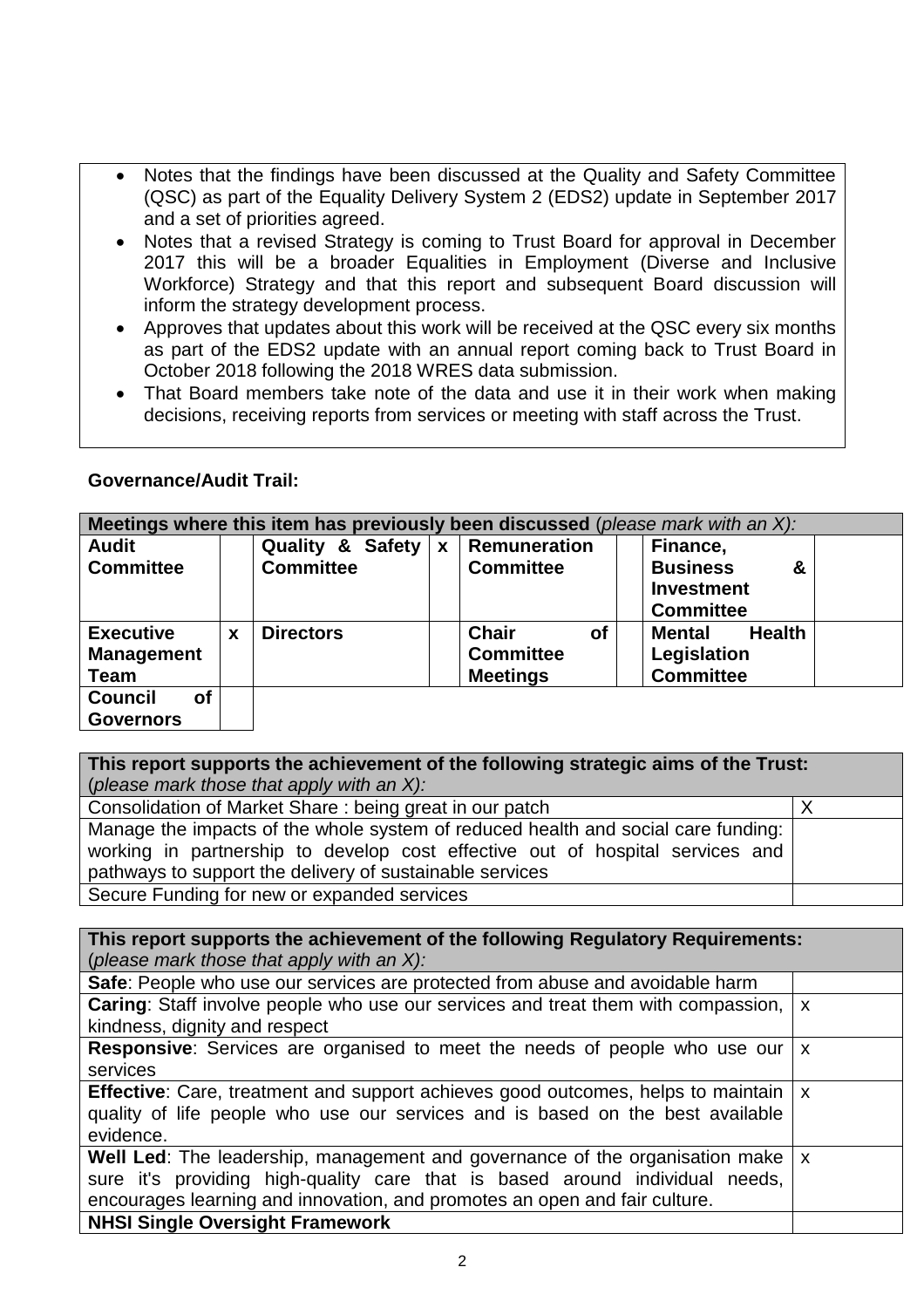#### **Equality Impact Assessment :**

This work focusses on the three general duties of the Equality Act 2010:

- Enhancing equal opportunities,
- Fostering good community relations between groups and;
- Eliminate discrimination, harassment and victimisation.

With a specific emphasis on the Race protected characteristic. The WRES in itself is collecting data for equality analysis leading to activity to eliminate negative impacts and promote positive changes.

#### **Freedom of Information:**

## **Publication Under Freedom of Information Act**

This paper has been made available under the Freedom of Information Act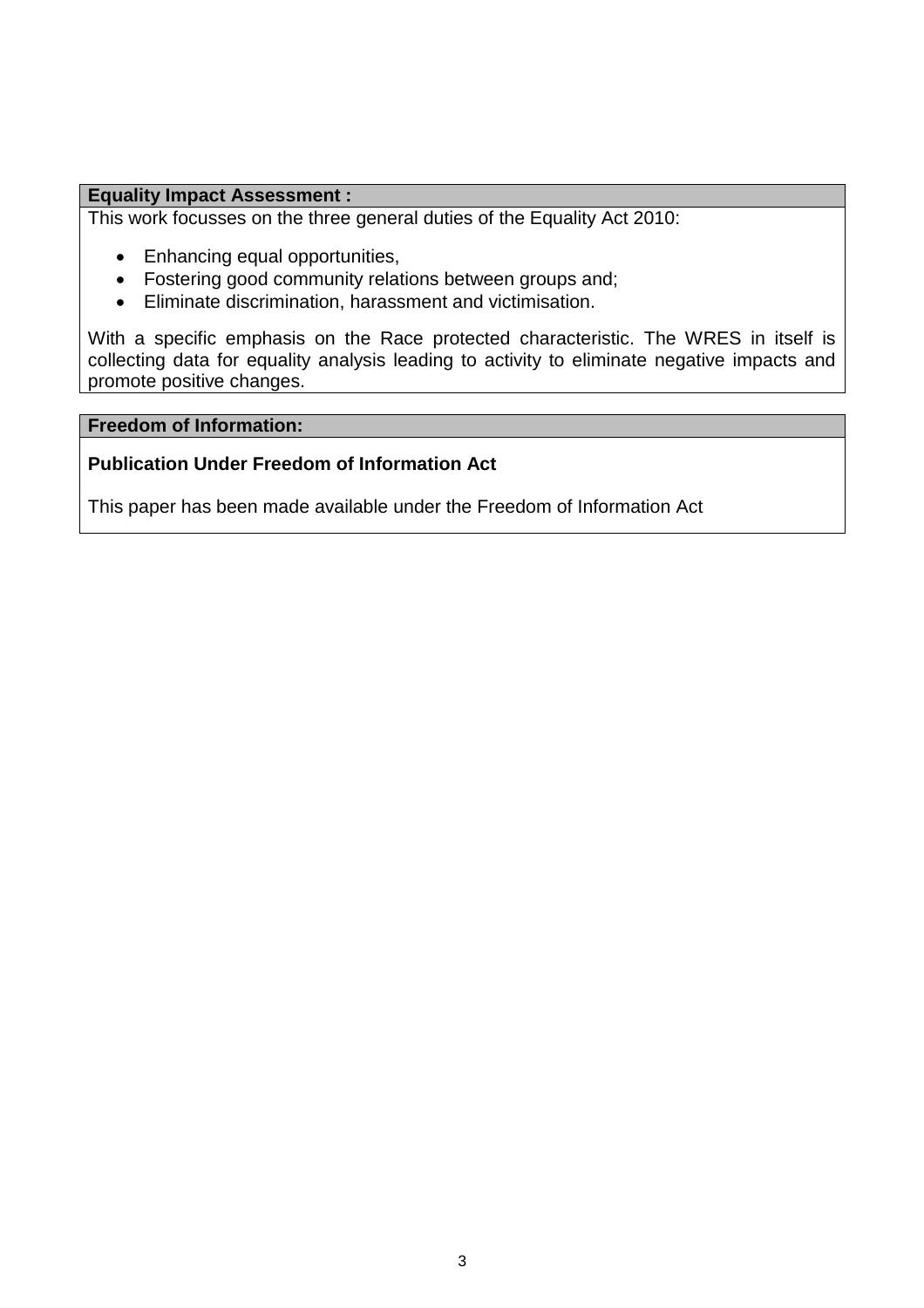# **Workforce Race Equality Standard – Update October 2017**

## **1.0 Background**

The Workforce Race Equality Standard (WRES) is part of the NHS Standard Contract and supports NHS organisations to be compliant with the Equality Act 2010 and the 2017 Regulations. It was launched by NHS England in July 2015. Bradford District Care Foundation Trust (BDCFT) has been publishing data against the WRES metrics annually for three years with the first year comparing data back to 2014.

The implementation of the Workforce Race Equality Standard is an Equality Objective for the Trust. The Equality Objectives run from 2016 – 2020 and are a legal requirement to have under the Public Sector Equality Duty. Services are asked to deliver equality work against those objectives depending on need in their area. In 2014 the Trust launched a BME Diversity in Employment Strategy this is being superceded by a Diverse and Inclusive Workforce Strategy which will come to Trust Board for approval in December 2017. That strategy will encompass the WRES *and* the new Workforce Disability Equality Standard, Sexual Orientation Monitoring Standard and Gender Pay Gap equality requirements launching in 2018. There will be a period of engagement and consultation on the draft strategy to ensure it meets the needs and is co-produced with stakeholders.

In 2016 the national WRES team undertook an analysis of all of the data submitted to identify trends. This has been used to benchmark BDCFT in appendix 1. The full report is available here [https://www.england.nhs.uk/wp-content/uploads/2017/03/workforce-race](https://www.england.nhs.uk/wp-content/uploads/2017/03/workforce-race-equality-standard-data-report-2016.pdf)[equality-standard-data-report-2016.pdf](https://www.england.nhs.uk/wp-content/uploads/2017/03/workforce-race-equality-standard-data-report-2016.pdf)

This Trust Board report will be published on the BDCFT website to support compliance with the Equality Act 2010 and WRES requirements as it sets out the WRES data, activity in the previous year and priorities for the year ahead.

# **2.0 Summary of activity 2016 – 2017**

To tackle barriers to career progression and experiences of discrimination reported in the staff survey there has been a focus on:

- Developing and delivering Unconscious Bias training as part of recruitment and selection processes.
- Embedding key messages for managers about inclusive leadership into the Engaging Leader Programme and the Management Toolkit which includes a focus on progression and appraisals, having challenging conversations and performance management.
- Development of a policy to tackle discrimination experienced by staff from patients.
- A review of the staff networks with recommendations that will strengthen their strategic links within the Trust.

To tackle under-representation of BME staff in bands 7 and above:

• Moving Forward the Development Programme for BME staff in bands 5 and 6 has continued to be delivered with this last year being the third cohort. The graduation for the programme is on 31st October 2017. Graduates of that programme have been accessing mentoring and coaching; some of that being from Board members. At least 50 percent of the graduates have been promoted or moved roles to gain more experience.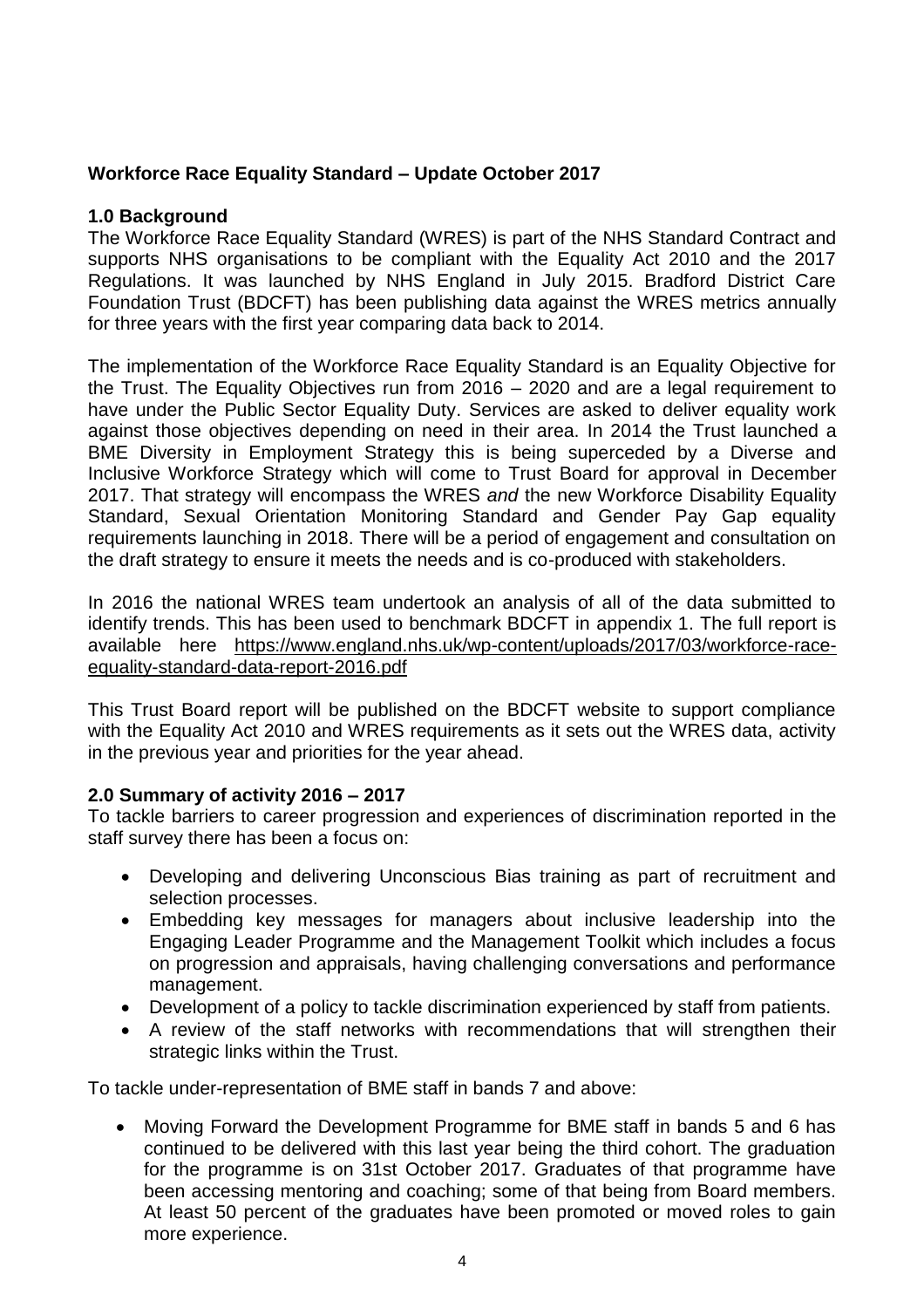#### **3.0 Summary of the WRES data 2017**

A full breakdown of the data since 2014 along with a summary of the national picture is included for information in Appendix 1.

There have been improvements over time in a number of the key metrics. The likelihood of BME staff being appointed after shortlisting is now 0.99 in favour of BME staff indicating that the work on culture in recruitment and selection, unconscious bias and inclusive leadership has had an impact. Nationally BDCFT is performing well with the national average likelihood bias being 1.57 in favour of White staff.

The percentage of BME staff in bands 8 and 9 has increased by 3.71% to 10.4%. A detailed breakdown of this data is included in Appendix 2 for information.

The gap between BME and White staff experiencing harassment, bullying or abuse from patients, relatives or the public has reduced since 2014 from 6% more BME staff experiencing it to 0.25% in 2017. This matches the national trend with this metric.

The gap between BME and White staff believing the Trust provides equal opportunities for career progression has fallen from 23% in 2014 to 18% in 2017. It should be noted that for all staff the perception of this metric has reduced since 2014; it is significant that this has not disproportionately affected BME staff.

There has been a steady reduction from 30% in 2014 to 8% in 2017 in the gap between BME staff and White staffs reporting of experiencing discrimination at work from a manager / team leader or other colleague.

There has been a small increase in the percentage of the Board that are from a BME background. 43.5% of reporting Trusts have no BME membership on their Trust Board.

There has been little change over time in the metrics relating to BME Staff and White staff accessing non-mandatory and CPD training; the national data does not appear to have identified a specific trend in this area.

There is still a significant difference in the likelihood of BME staff entering into disciplinaries when compared with White staff with a score of 1.98. This picture is the same nationally with the likelihood score for those Trusts that responded to this question being 1.56 in 2016; 1.4 in northern Trusts, 2.5 for Community Health Trusts and 1.8 for Mental Health Trusts.

## **Priorities for future activity**

The following actions have been discussed and agreed as part of the EDS2 update to Quality and Safety Committee in September 2017. They also make up the priorities set out in the draft Diverse and Inclusive Workforce Strategy due to come to Trust Board for discussion in December 2017. These priorities are being consulted on between now and December. Discussions from this WRES paper will inform the final development of that strategy.

**Equality Objective:** To implement the Workforce Race Equality Standard.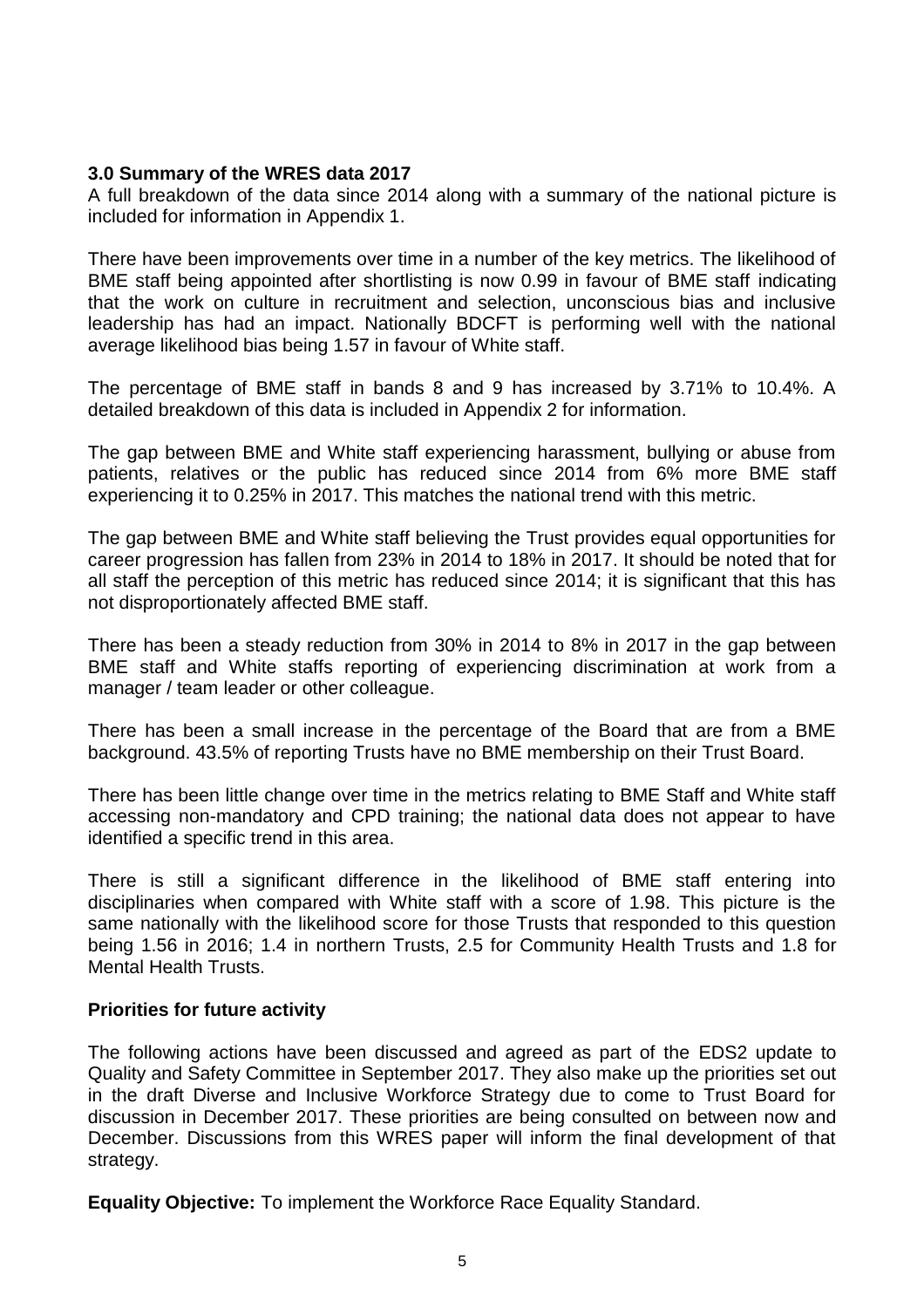It was agreed at Trust Board in June 2017 during discussions about the BME Diversity in Employment Strategy that future work in this area would focus on changing the culture of the organisation with operational and corporate services taking the lead and ownership for the actions to improve equality and diversity outcomes supported by the HR and OD Directorate.

| <b>Priority</b>                                                                                                                                                                                                                  | <b>Rationale</b>                                                                                                                                                                                                                                                                                                                                                                                                                                                                                                                      |
|----------------------------------------------------------------------------------------------------------------------------------------------------------------------------------------------------------------------------------|---------------------------------------------------------------------------------------------------------------------------------------------------------------------------------------------------------------------------------------------------------------------------------------------------------------------------------------------------------------------------------------------------------------------------------------------------------------------------------------------------------------------------------------|
| To deliver Unconscious Bias training as a                                                                                                                                                                                        | The training has been proven to impact on                                                                                                                                                                                                                                                                                                                                                                                                                                                                                             |
| core part of the recruitment and selection                                                                                                                                                                                       | the difference that was found in                                                                                                                                                                                                                                                                                                                                                                                                                                                                                                      |
| process.                                                                                                                                                                                                                         | appointment rate following shortlisting. The                                                                                                                                                                                                                                                                                                                                                                                                                                                                                          |
|                                                                                                                                                                                                                                  | training will continue to be delivered to                                                                                                                                                                                                                                                                                                                                                                                                                                                                                             |
|                                                                                                                                                                                                                                  | maintain that positive impact.                                                                                                                                                                                                                                                                                                                                                                                                                                                                                                        |
| Carry out a review of disciplinaries to look                                                                                                                                                                                     | The WRES data has highlighted that BME                                                                                                                                                                                                                                                                                                                                                                                                                                                                                                |
| for differing treatment and/or outcome of                                                                                                                                                                                        | staff are twice as likely to enter into formal                                                                                                                                                                                                                                                                                                                                                                                                                                                                                        |
| BME compared with White staff.                                                                                                                                                                                                   | disciplinary processes.                                                                                                                                                                                                                                                                                                                                                                                                                                                                                                               |
| recruitment<br>selection<br>Review<br>the<br>and                                                                                                                                                                                 | There are opportunities through the EDS2                                                                                                                                                                                                                                                                                                                                                                                                                                                                                              |
| process to enhance equal opportunities and                                                                                                                                                                                       | and the Governor Task and Finish Group to                                                                                                                                                                                                                                                                                                                                                                                                                                                                                             |
| positive action.                                                                                                                                                                                                                 | engage community partners to support the                                                                                                                                                                                                                                                                                                                                                                                                                                                                                              |
|                                                                                                                                                                                                                                  | advertisement and job design process.                                                                                                                                                                                                                                                                                                                                                                                                                                                                                                 |
| Development of the Diversity and Inclusion                                                                                                                                                                                       | Standardised and centralised processes in<br>recruitment for core posts will remove<br>opportunities for differing treatment across<br>services. They will offer the opportunity to<br>introduce core cultural competence and<br>values based questions into the interview<br>process.<br>The power of conversation facilitated by                                                                                                                                                                                                    |
| Change Makers Programme - the Change<br>Makers will work with teams to facilitate<br>insight and understanding conversations<br>about diversity and inclusion, promoting<br>and progression with<br>openness<br>these<br>issues. | trained staff will enable discussions about<br>difficult subjects and promote an open<br>culture in teams.                                                                                                                                                                                                                                                                                                                                                                                                                            |
| Impact review and subsequent re-launch of<br>the Moving Forward Programme.                                                                                                                                                       | 37 staff have graduated from the<br>programme. Some have had good career<br>progression but some have not been able to<br>secure development opportunities following<br>their graduation and some have left the<br>organisation for progression. Although the<br>programme was formally evaluated after the<br>first cohort that evaluation has not yet been<br>revisited to see what long term impact it is<br>having and if there are any barriers to<br>change within the organisation and team<br>that the graduates returned to. |
| To invite the WRES team to work with the<br><b>BDCFT</b><br>Trust Board on next steps in<br>building<br>and<br>addressing<br>success<br>on                                                                                       | The WRES team have worked closely with<br>Sheffield Trusts on their strategies and are<br>offering development sessions to support                                                                                                                                                                                                                                                                                                                                                                                                    |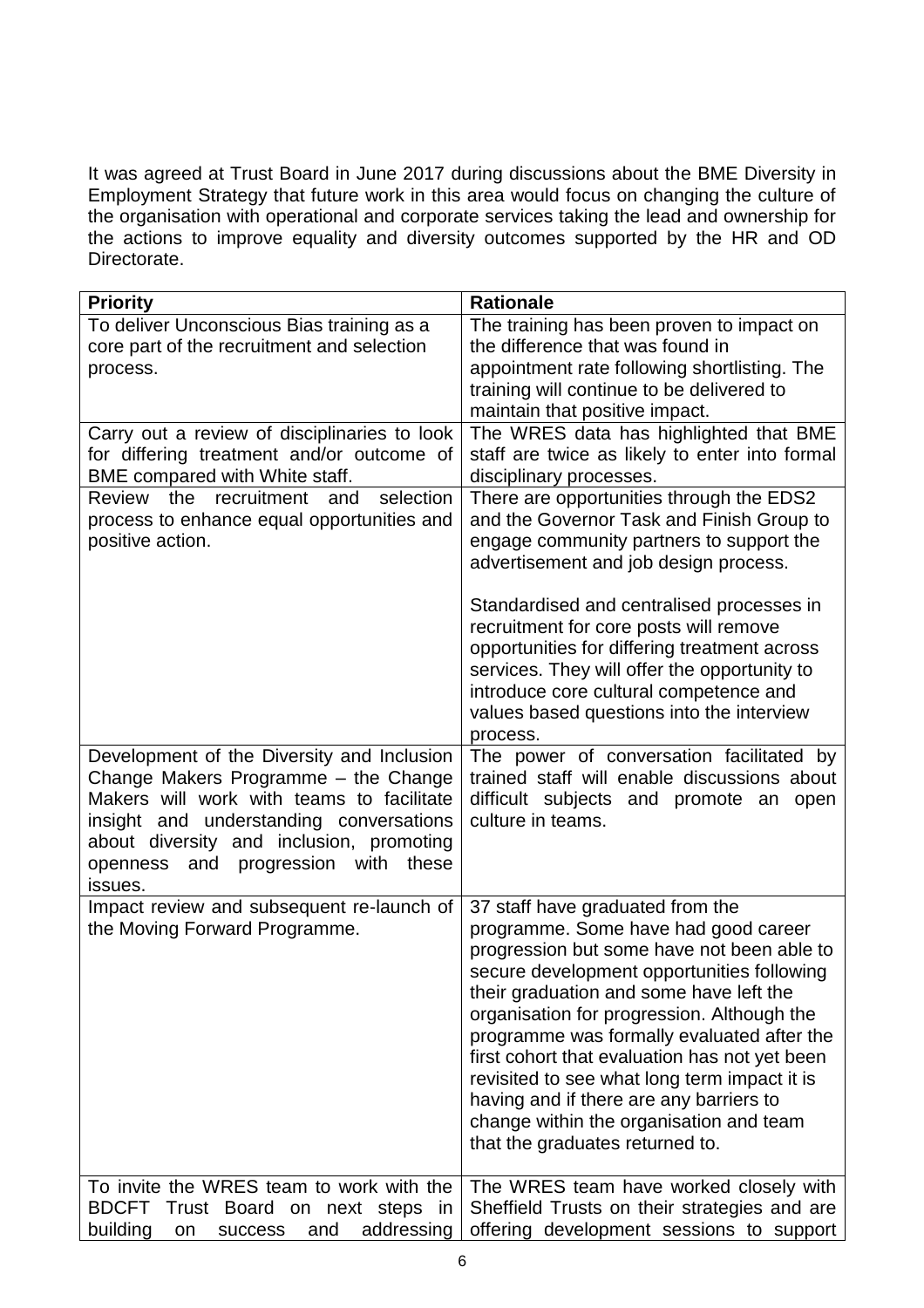| <b>Priority</b>                               | <b>Rationale</b>                               |
|-----------------------------------------------|------------------------------------------------|
| in<br>differences<br>satisfaction.<br>ongoing | with this work.                                |
| experience and representation of BME staff    |                                                |
| in senior posts.                              |                                                |
| To share information and priorities with the  | Providing<br>performance<br>information<br>to  |
| Trust's four Business Units ensuring that     | teams will enable them to work on the          |
| service level objectives to address issues    | workforce objectives, building priorities into |
| identified in services areas are established  | their workforce planning.                      |
| and monitored for progress and impact.        |                                                |
| Work has commenced with the IAPT teams        |                                                |
| linked to the fact that nationally BME        |                                                |
| service users are less likely to access such  |                                                |
| services and when they do, treatment          |                                                |
| outcomes tend generally to be poorer. The     |                                                |
| work with the IAPT teams will provide a       |                                                |
| model and template for use within other       |                                                |
| services supported by trained facilitators    |                                                |
| and will have implications for the skills and |                                                |
| composition of the workforce delivering re-   |                                                |
| designed services that more closely meet      |                                                |
| the needs of a diverse population.            |                                                |
| report on progress against these<br>To        | These reporting requirements meet the          |
| priorities every 6 months to the Trust's      | requirements set out in the WRES mandate       |
| Quality and Safety Committee, annually to     | and NHS Standard Contract.                     |
| NHS England and annually to the Trust's       |                                                |
| commissioners.                                |                                                |

## **3.1 Legal and Constitutional**

This work is part of the NHS Standard Contract and is of interest to commissioners and NHS England as a result of the links between staff satisfaction and quality of care; particularly of BME staff. The work addresses the General Duty of the Equality Act 2010 and the Equality Act Regulations 2017 to:

- Eliminate harassment, discrimination and victimisation of protected characteristic groups.
- Foster good community relations between groups and;
- Promote equality of opportunity.

## **3.2 Resource**

The work is led by the Human Resources and Organisational Development Directorate by the Head of Equality with support from an Organisational Development Lead. The next phase of implementation requires services to take ownership in addressing inequalities identified within their teams through the WRES data. This work will be led via the team level Quality and Safety Governance Groups and will require leads within services to make a difference.

## **3.3 Quality and Compliance**

To be compliant with the WRES requirements the Trust needs to submit data annually to NHS England, commissioners and to publish this information online. The data has been submitted within the timescale required; this report once approved will be published and circulated to commissioners for compliance.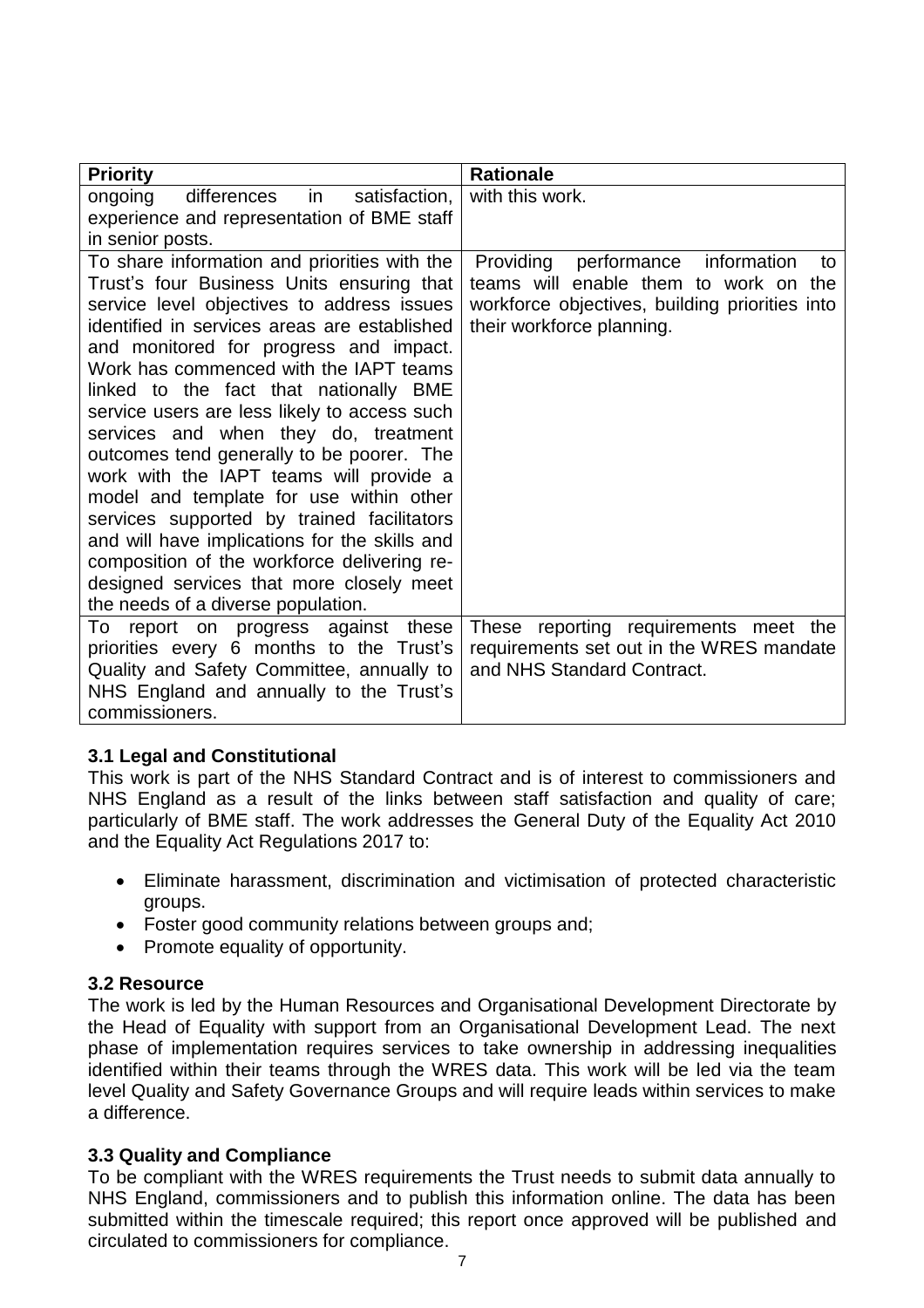# **4. Risk Issues Identified**

| <b>Risk</b>                                                          | Likelihood<br><b>High/Medium/Low</b> | <b>Implication</b>                                                                                                                  | <b>Mitigation</b>                                                                                                                                                                                                                                                                    |
|----------------------------------------------------------------------|--------------------------------------|-------------------------------------------------------------------------------------------------------------------------------------|--------------------------------------------------------------------------------------------------------------------------------------------------------------------------------------------------------------------------------------------------------------------------------------|
| Not meeting the<br>requirements for<br>compliance<br>outlined above. | Low                                  | The Trust is in<br>breach of the<br><b>WRES</b><br>requirements<br>and the General<br>Duties of the<br><b>Equality Act</b><br>2010. | Publication is planned once<br>the report has been to Trust<br>Board.                                                                                                                                                                                                                |
| Employment<br>Tribunal claim for<br>discrimination.                  |                                      | The cost of a<br>tribunal claim<br>financially and<br>reputational.<br>Plus the impact<br>on staff morale.                          | The organisation is<br>publically committed to the<br><b>WRES work stream, An</b><br>action plan is in place<br>based upon the data and<br>issues it identifies. Staff are<br>being engaged in that work.<br>Policies and procedures are<br>in place for tackling<br>discrimination. |

# **5. Communication and Involvement**

The BME Diversity in Employment Strategy is being revised and will be part of a broader Diverse and Inclusive Workforce Strategy to incorporate the Trust's priorities for delivering on this agenda. The strategy is built on priorities identified through the Board discussions, investment in plans to work with teams and services to address cultural barriers to change, EDS (2) process, consultation with staff via the staff networks and the Diversity Day event. The draft will be circulated to staff side representatives, the senior leadership team, Staff Networks and Managers to raise with their teams to ensure opportunities for further input. In future crowd sourcing will be used as a means of reaching out further to all staff for their views and ideas.

# **6. Monitoring and review**

The ongoing monitoring of this work happens through the bi-annual EDS (2) update at Quality and Safety Committee. An annual review of progress will come to Trust Board in December 2018 once the 2018 WRES data has been produced and analysed. The objectives and actions within the current and new Strategy will be reviewed quarterly at the Workforce Transformation Steering Group.

# **7. Timescales/Milestones**

The 2018 WRES data is required to be submitted by 1<sup>st</sup> August 2018.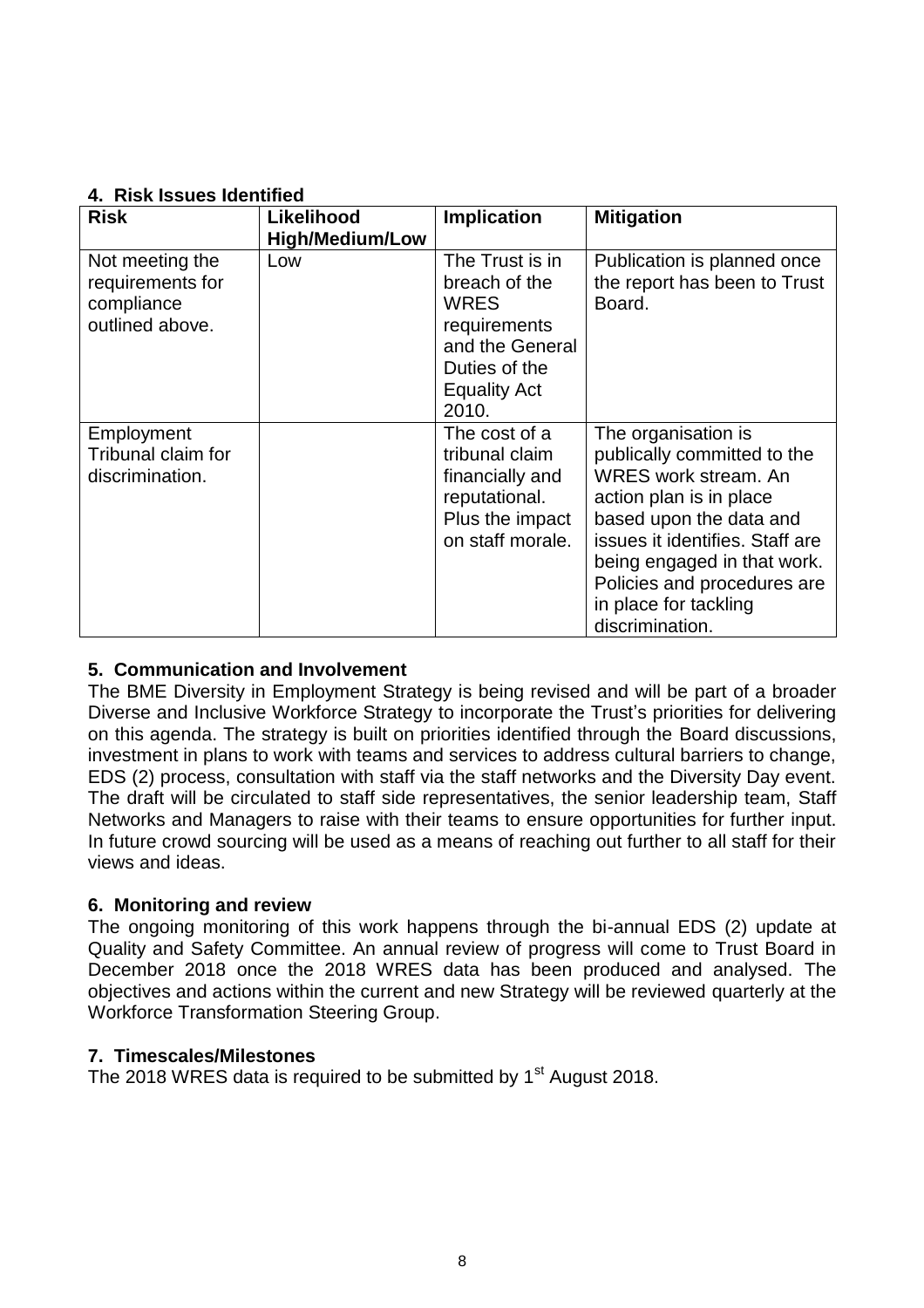# **Appendix 1**

# **Workforce Race Equality Data – Trends and Benchmarking 2014 - 2017**

Below is a summary of the past four years data submitted for the WRES. Some of the data is not comparable as the metric or way the calculation is done has changed.

| <b>WRES Metric</b>                                                                                                                                                                                                    | 2014 data                              | 2015                                   | 2016 data                                          | 2017                                               | <b>Trends and Comments</b>                                                                                                                                                                                                                                                                                                                                                                                                                                                                                                                                                                                                                                                                                                                                                                                                                                                                                       | <b>National Benchmark taken</b>                                                                                                                                                                                                                                                                                                                                        |
|-----------------------------------------------------------------------------------------------------------------------------------------------------------------------------------------------------------------------|----------------------------------------|----------------------------------------|----------------------------------------------------|----------------------------------------------------|------------------------------------------------------------------------------------------------------------------------------------------------------------------------------------------------------------------------------------------------------------------------------------------------------------------------------------------------------------------------------------------------------------------------------------------------------------------------------------------------------------------------------------------------------------------------------------------------------------------------------------------------------------------------------------------------------------------------------------------------------------------------------------------------------------------------------------------------------------------------------------------------------------------|------------------------------------------------------------------------------------------------------------------------------------------------------------------------------------------------------------------------------------------------------------------------------------------------------------------------------------------------------------------------|
|                                                                                                                                                                                                                       |                                        | data                                   |                                                    | data                                               |                                                                                                                                                                                                                                                                                                                                                                                                                                                                                                                                                                                                                                                                                                                                                                                                                                                                                                                  | from the WRES report <sup>2</sup>                                                                                                                                                                                                                                                                                                                                      |
| Percentage of<br><b>BME</b> staff in<br>bands $8 - 9$ VSM<br>(Including<br><b>Executive Board</b><br>members and<br><b>Senior Medical</b><br>Staff) compared<br>with the BME<br>staff in the<br>overall<br>workforce. | 6.76%<br><b>BME</b><br>19.81%<br>White | 6.69%<br><b>BME</b><br>20.61%<br>White | <b>Metric</b><br>changed to<br>bands 1-9.<br>18.7% | 18.7%<br>10.40%<br><b>BME</b><br>band 8-9<br>(VSM) | The way that this metric has been<br>measured changed in 2016 makes the<br>data difficult to compare. Up until 2016<br>the metric asked for the percentage of<br>BME staff in bands $8 - 9$ (very senior<br>management) compared with BME<br>staff in the overall workforce. From<br>2016 the metric was the Percentage of<br>BME staff in bands $1 - 9$ compared.<br>For 2017 the figure for the previous<br>metric bands $8 - 9$ has been shown in<br>blue for comparative purposes. This<br>show an increase 3.71% in the<br>percentage of staff in these bands who<br>are from BME backgrounds.<br>It should also be noted that the way<br>that WRES data is collected is different<br>to the way BDCFT collects and<br>analyses race equality data.<br>WRES specify that the White ethnicity<br>category includes White British, White<br>Other and White Irish groups.<br>The Trust analysis has been done | Nationally, for all non-medical<br>staff (clinical and non-clinical) as<br>a whole, the proportion of BME<br>staff in Bands 8a - 9 and VSM<br>was 11.1% compared with 17.7%<br>in the workforce as a whole; a<br>substantial difference between<br>the two figures.<br>Analysis on the new ways of<br>measuring this data has not been<br>completed nationally as yet. |

 $2$  WRES Report 2016 NHS England

 $\overline{a}$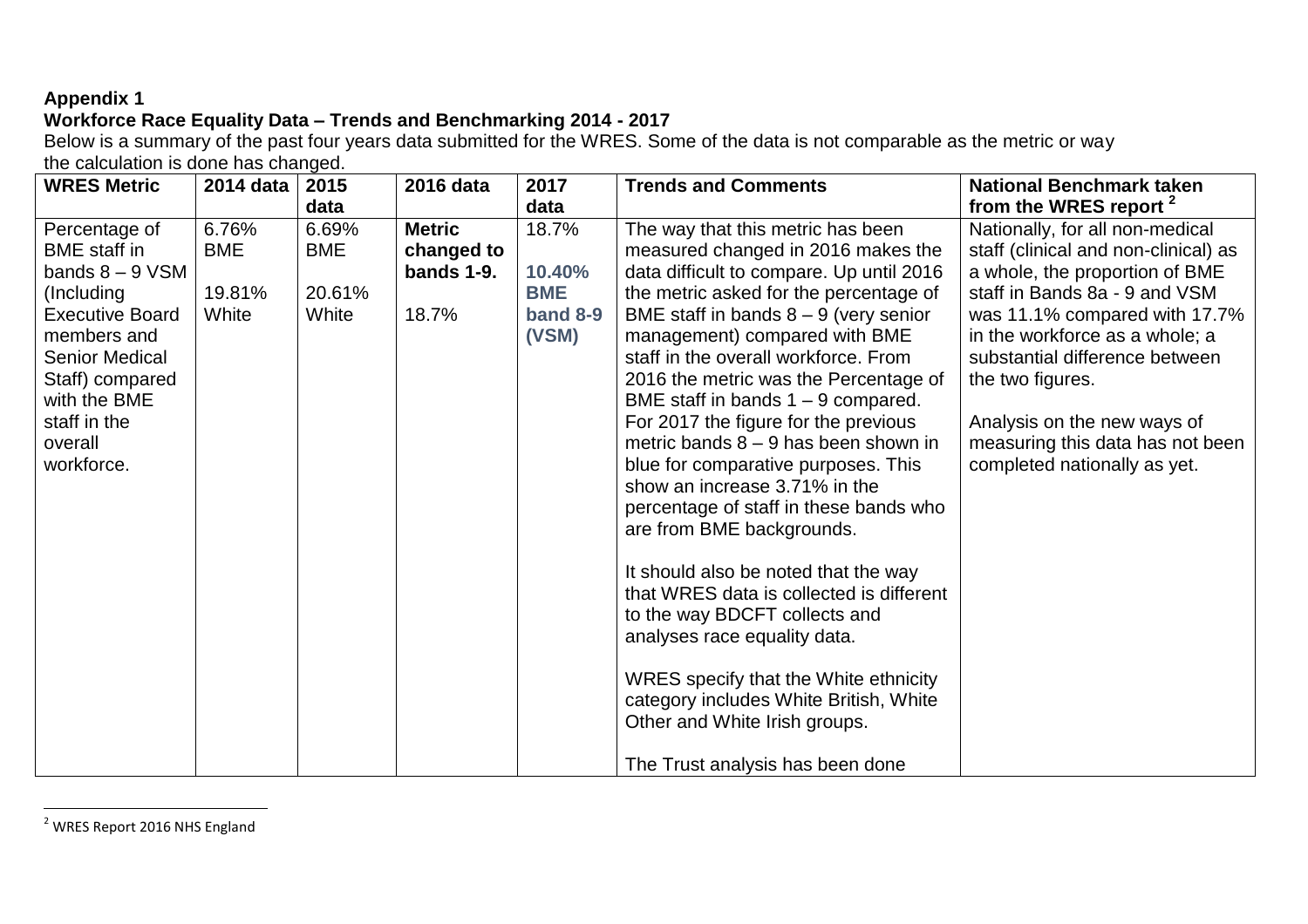| <b>WRES Metric</b>                                                                                                                                                                | 2014 data                 | 2015                 | 2016 data            | 2017                                                                                              | <b>Trends and Comments</b>                                                                                                                                                                                                                                                                                                                                                                                                                                                                                                                      | <b>National Benchmark taken</b>                                                                                                                                                                                                                                                                                                                                                                     |
|-----------------------------------------------------------------------------------------------------------------------------------------------------------------------------------|---------------------------|----------------------|----------------------|---------------------------------------------------------------------------------------------------|-------------------------------------------------------------------------------------------------------------------------------------------------------------------------------------------------------------------------------------------------------------------------------------------------------------------------------------------------------------------------------------------------------------------------------------------------------------------------------------------------------------------------------------------------|-----------------------------------------------------------------------------------------------------------------------------------------------------------------------------------------------------------------------------------------------------------------------------------------------------------------------------------------------------------------------------------------------------|
|                                                                                                                                                                                   |                           | data                 |                      | data                                                                                              |                                                                                                                                                                                                                                                                                                                                                                                                                                                                                                                                                 | from the WRES report <sup>2</sup>                                                                                                                                                                                                                                                                                                                                                                   |
|                                                                                                                                                                                   |                           |                      |                      |                                                                                                   | including White Other and White Irish<br>into the BME category as there is a<br>significant European Community within<br>Bradford.                                                                                                                                                                                                                                                                                                                                                                                                              |                                                                                                                                                                                                                                                                                                                                                                                                     |
| Relative<br>likelihood of<br>White staff being<br>appointed from<br>shortlisting<br>compared to that<br>of BME staff<br>being appointed<br>from shortlisting<br>across all posts. | 10:1 BME<br>11:1<br>White | 8:1 BME<br>6:1 White | 8:1 BME<br>6:1 White | 0.99                                                                                              | The difference in likelihood of BME and<br>White applicants being appointed to a<br>post after the applicant has been<br>shortlisted has reduced to virtually no<br>difference. The 0.1 difference is now in<br>favour of BME applicants.<br>Emphasis has been placed on<br>unconscious bias and teams have<br>been recruiting with their service user                                                                                                                                                                                          | 1.57<br>In 38 trusts (17%), it was more<br>than twice as likely that white<br>staff would be appointed from<br>shortlisting compared to BME<br>staff.<br>In the north the average was 1.3,<br>in London it was 1.8. Mental                                                                                                                                                                          |
| Relative                                                                                                                                                                          | 41:1 BME                  | 36:1 BME             | 45.1 BME             | 1.98                                                                                              | The way that this metric is measured                                                                                                                                                                                                                                                                                                                                                                                                                                                                                                            | Of the total 238 responding NHS                                                                                                                                                                                                                                                                                                                                                                     |
| likelihood of                                                                                                                                                                     |                           |                      |                      |                                                                                                   | has been changed making it more                                                                                                                                                                                                                                                                                                                                                                                                                                                                                                                 | trusts, 14 provided data that were                                                                                                                                                                                                                                                                                                                                                                  |
| <b>BME</b> staff                                                                                                                                                                  | 56:1                      | 44:1                 | 49:1 White           | Previous                                                                                          | difficult to look at like for like trends.                                                                                                                                                                                                                                                                                                                                                                                                                                                                                                      | either incomplete or null. Two                                                                                                                                                                                                                                                                                                                                                                      |
| entering the                                                                                                                                                                      | White                     | White                |                      | metric                                                                                            |                                                                                                                                                                                                                                                                                                                                                                                                                                                                                                                                                 | trusts provided data that were                                                                                                                                                                                                                                                                                                                                                                      |
| formal                                                                                                                                                                            |                           |                      |                      |                                                                                                   |                                                                                                                                                                                                                                                                                                                                                                                                                                                                                                                                                 |                                                                                                                                                                                                                                                                                                                                                                                                     |
|                                                                                                                                                                                   |                           |                      |                      |                                                                                                   |                                                                                                                                                                                                                                                                                                                                                                                                                                                                                                                                                 |                                                                                                                                                                                                                                                                                                                                                                                                     |
|                                                                                                                                                                                   |                           |                      |                      |                                                                                                   |                                                                                                                                                                                                                                                                                                                                                                                                                                                                                                                                                 |                                                                                                                                                                                                                                                                                                                                                                                                     |
|                                                                                                                                                                                   |                           |                      |                      |                                                                                                   |                                                                                                                                                                                                                                                                                                                                                                                                                                                                                                                                                 |                                                                                                                                                                                                                                                                                                                                                                                                     |
|                                                                                                                                                                                   |                           |                      |                      |                                                                                                   |                                                                                                                                                                                                                                                                                                                                                                                                                                                                                                                                                 |                                                                                                                                                                                                                                                                                                                                                                                                     |
|                                                                                                                                                                                   |                           |                      |                      |                                                                                                   |                                                                                                                                                                                                                                                                                                                                                                                                                                                                                                                                                 |                                                                                                                                                                                                                                                                                                                                                                                                     |
|                                                                                                                                                                                   |                           |                      |                      |                                                                                                   |                                                                                                                                                                                                                                                                                                                                                                                                                                                                                                                                                 |                                                                                                                                                                                                                                                                                                                                                                                                     |
|                                                                                                                                                                                   |                           |                      |                      |                                                                                                   |                                                                                                                                                                                                                                                                                                                                                                                                                                                                                                                                                 |                                                                                                                                                                                                                                                                                                                                                                                                     |
|                                                                                                                                                                                   |                           |                      |                      |                                                                                                   |                                                                                                                                                                                                                                                                                                                                                                                                                                                                                                                                                 |                                                                                                                                                                                                                                                                                                                                                                                                     |
|                                                                                                                                                                                   |                           |                      |                      |                                                                                                   |                                                                                                                                                                                                                                                                                                                                                                                                                                                                                                                                                 |                                                                                                                                                                                                                                                                                                                                                                                                     |
|                                                                                                                                                                                   |                           |                      |                      |                                                                                                   |                                                                                                                                                                                                                                                                                                                                                                                                                                                                                                                                                 |                                                                                                                                                                                                                                                                                                                                                                                                     |
| disciplinary<br>process,<br>compared to that<br>of White staff<br>entering the<br>formal<br>disciplinary<br>investigation.                                                        |                           |                      |                      | method:<br>44:1 BME<br>88:1<br>White<br>Last 6<br>months<br>138:1<br><b>BME</b><br>215:1<br>White | community demographics in mind.<br>The difference had been reducing<br>steadily from 15 to 8 to 4 over the past<br>3 years. In 2017 however the new way<br>of measuring this shows that BME staff<br>are almost 2 times as likely to enter<br>into a disciplinary. When using the old<br>method of analysis to compare like with<br>like this again shows that the difference<br>has increased to 44. A snapshot of the<br>past 6 months disciplinary cases shows<br>that for every 215 White staff 1<br>member would enter into a disciplinary | health 1.6.<br>such significant outliers that it<br>was not possible to use it with<br>any confidence. That data<br>significantly impacted on the<br>average likelihood of BME staff<br>entering the formal disciplinary<br>process compared to white staff<br>within the South region.<br>For the 224 trusts analysed, the<br>(unweighted) relative likelihood of<br>BME staff entering the formal |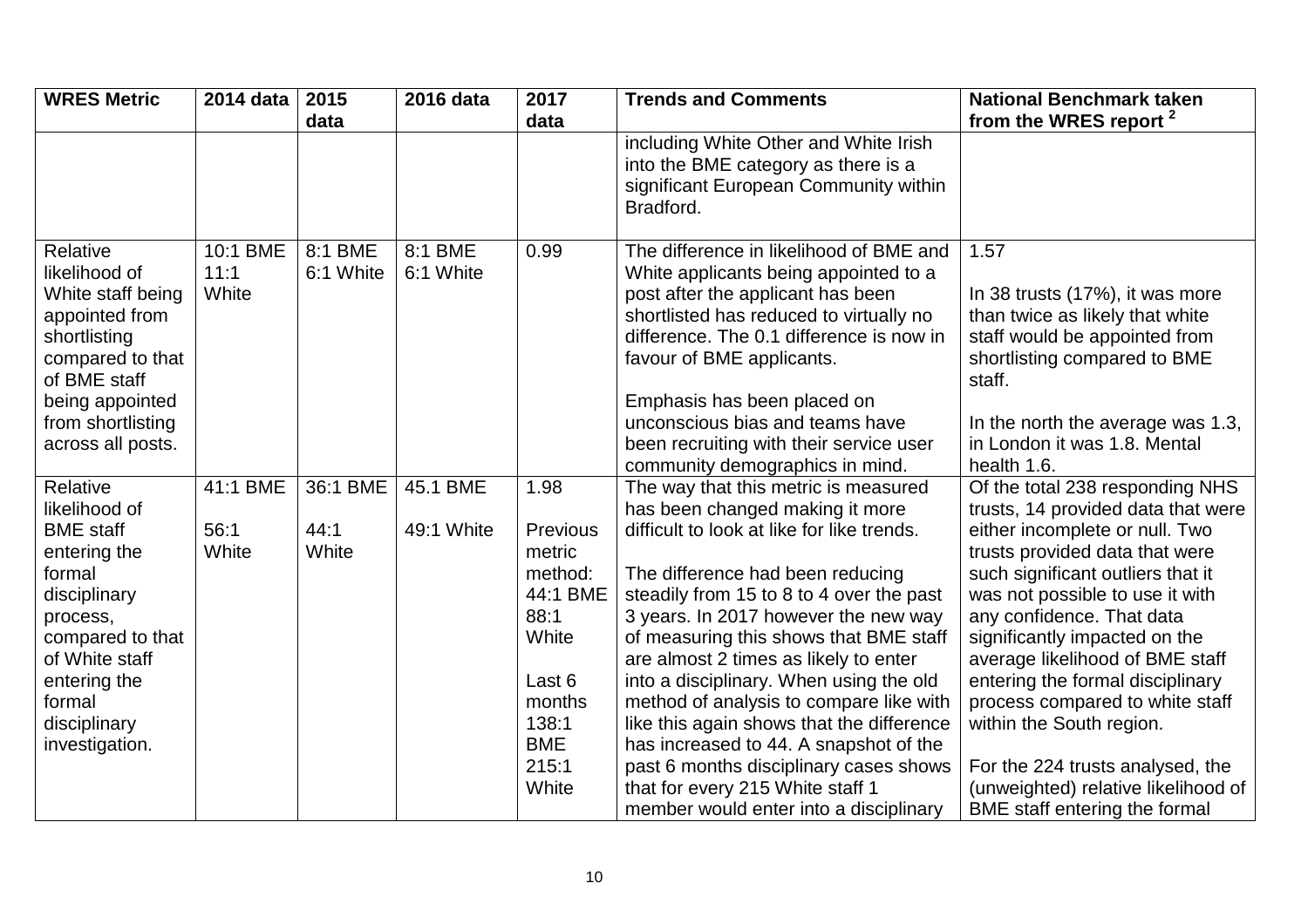| <b>WRES Metric</b>                                                                                                                | 2014 data            | 2015                              | 2016 data            | 2017             | <b>Trends and Comments</b>                                                                                                                                                                                                                                            | <b>National Benchmark taken</b>                                                                                                                                                                                                                                                                                                                                                                                                                                        |
|-----------------------------------------------------------------------------------------------------------------------------------|----------------------|-----------------------------------|----------------------|------------------|-----------------------------------------------------------------------------------------------------------------------------------------------------------------------------------------------------------------------------------------------------------------------|------------------------------------------------------------------------------------------------------------------------------------------------------------------------------------------------------------------------------------------------------------------------------------------------------------------------------------------------------------------------------------------------------------------------------------------------------------------------|
|                                                                                                                                   |                      | data                              |                      | data             |                                                                                                                                                                                                                                                                       | from the WRES report <sup>2</sup>                                                                                                                                                                                                                                                                                                                                                                                                                                      |
|                                                                                                                                   |                      |                                   |                      |                  | whereas for every 138 BME staff 1<br>would enter into a disciplinary.                                                                                                                                                                                                 | disciplinary process nationally<br>was 1.56 in 2016, with significant<br>variations between regions and<br>type of trust and within regions<br>and types of trust.<br>In the north the likelihood was 1.4<br>and in Community Provider<br>Trusts it was 2.5 and in Mental<br>Health Trusts it was 1.8.                                                                                                                                                                 |
| Relative<br>likelihood of<br><b>BME</b> staff<br>accessing non-<br>mandatory<br>training and CPD<br>as compared to<br>White staff | 1:1 BME<br>1:1 White | 1:1 BME<br>1:1 White              | 1:1 BME<br>1:1 White | 1.05             | There is little difference in the likelihood<br>of BME staff accessing training<br>compared with White staff however the<br>difference is in favour of White staff.                                                                                                   | In 84 of the 162 trusts that<br>provided reliable data, it was<br>more likely that white staff will<br>access non-mandatory training<br>and CPD than BME staff. In three<br>trusts it was the same likelihood,<br>and in 76 trusts it was more likely<br>that BME staff will access non-<br>mandatory training and CPD.<br>This suggests that broadly<br>access to non-mandatory training<br>and CPD is slightly better for<br>white staff but not dramatically<br>SO. |
| Percentage of<br>staff<br>experiencing<br>harassment,<br>bullying or abuse<br>from patients,<br>relatives or the                  |                      | 31%<br><b>BME</b><br>25%<br>White | 30% BME<br>27% White | 27.72%<br>27.97% | The gap between BME staff and White<br>staff reporting having experienced<br>harassment, bullying or abuse from<br>patients, relatives or the public has<br>reduced over the time period from 6%<br>more BME staff having experienced it<br>to $3\%$ and now to 0.25. | White and BME staff are equally<br>likely to experience harassment,<br>bullying or abuse from patients,<br>relatives and members of the<br>public in the last 12 months.                                                                                                                                                                                                                                                                                               |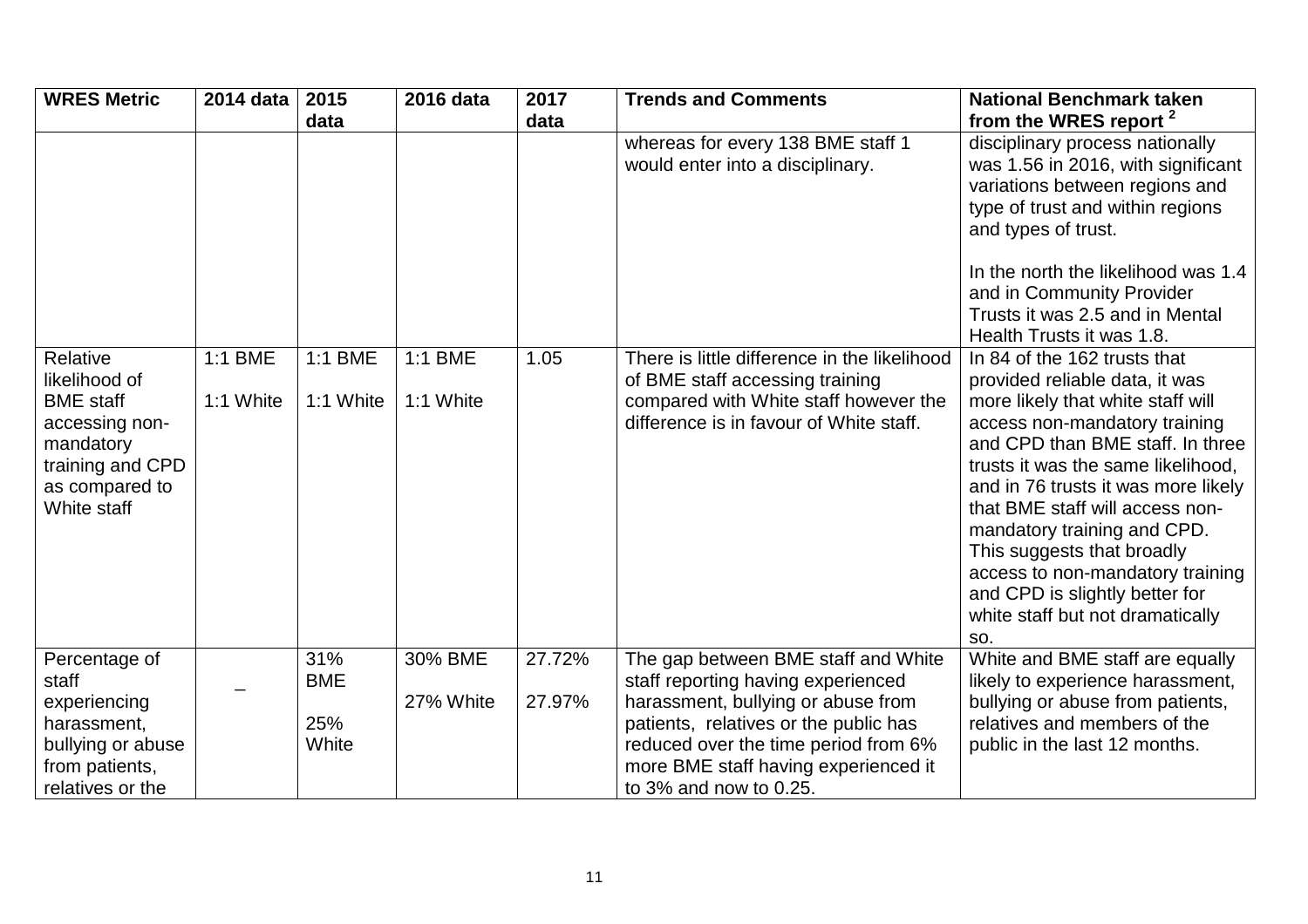| <b>WRES Metric</b>                     | 2014 data  | 2015             | 2016 data        | 2017       | <b>Trends and Comments</b>                                                  | <b>National Benchmark taken</b>                                     |
|----------------------------------------|------------|------------------|------------------|------------|-----------------------------------------------------------------------------|---------------------------------------------------------------------|
|                                        |            | data             |                  | data       |                                                                             | from the WRES report <sup>2</sup>                                   |
| public in the past                     |            | 6%               | 3%               | 0.25%      |                                                                             |                                                                     |
| 12 months.                             |            | difference       | difference       | difference | It should be noted that although the                                        |                                                                     |
|                                        |            |                  |                  |            | percentage of BME staff experiencing                                        |                                                                     |
|                                        |            |                  |                  |            | this has reduced the percentage of                                          |                                                                     |
|                                        |            |                  |                  |            | White staff has increased by almost                                         |                                                                     |
|                                        |            |                  |                  |            | 3%.                                                                         |                                                                     |
| Percentage of                          | 21% BME    | 23%              | 24% BME          | 24.16%     | There has been a constant gap of 4%                                         | BME staff remain more likely                                        |
| staff                                  |            | <b>BME</b>       |                  | <b>BME</b> | more BME staff experiencing                                                 | than white staff to experience                                      |
| experiencing                           | 17%        |                  | 19% White        |            | harassment, abuse or discrimination                                         | harassment, bullying or abuse                                       |
| harassment,                            | White      | 19%              |                  | 20.20%     | from staff until 2016 year when that                                        | from other staff though this fell                                   |
| bullying or abuse<br>from staff in the |            | White            |                  | White      | gap increased to 5%.                                                        | very slightly last year.                                            |
|                                        | 4%         | 4%<br>difference | 5%<br>difference | 3.96%      |                                                                             |                                                                     |
| past 12 months.                        | difference |                  |                  | difference |                                                                             |                                                                     |
|                                        |            |                  |                  |            |                                                                             |                                                                     |
| Percentage                             | 70% BME    | 78%              | 68% BME          | 66.41%     | In 2015 there was a significant                                             | BME staff remain less likely than                                   |
| believing that                         |            | <b>BME</b>       |                  | <b>BME</b> | narrowing of the gap to 9%. This is                                         | white staff to believe that their                                   |
| <b>Trust provides</b>                  | 93%        |                  | 88% White        |            | when the Moving Forward                                                     | trust provides equal opportunities                                  |
| equal                                  | White      | 87%              |                  | 84.64%     | Development Programme for BME staff                                         | for career progression. However,                                    |
| opportunities for                      |            | White            |                  | White      | in bands 5 and 6 launched following                                         | the gap between white and BME                                       |
| career                                 |            |                  |                  |            | the BME Diversity in the Workforce<br>Strategy in 2014. This may contribute | staff on this indicator fell from                                   |
| progression and<br>promotion.          | 23%        | 9%               | 20%              | 18.23%     | to this boosting in BME staffs                                              | 14.5 percentage points in 2014 to<br>12.6 percentage point in 2015. |
|                                        | difference | difference       | difference       |            | perception. If that is not included there                                   |                                                                     |
|                                        |            |                  |                  |            | has been a steady reduction of 4%                                           |                                                                     |
|                                        |            |                  |                  |            | from the initial results in 2014.                                           |                                                                     |
|                                        |            |                  |                  |            |                                                                             |                                                                     |
|                                        |            |                  |                  |            | However for both groups it should be                                        |                                                                     |
|                                        |            |                  |                  |            | noted that staff perception of this has                                     |                                                                     |
|                                        |            |                  |                  |            | fallen over time; although reducing the                                     |                                                                     |
|                                        |            |                  |                  |            | gap is still significant.                                                   |                                                                     |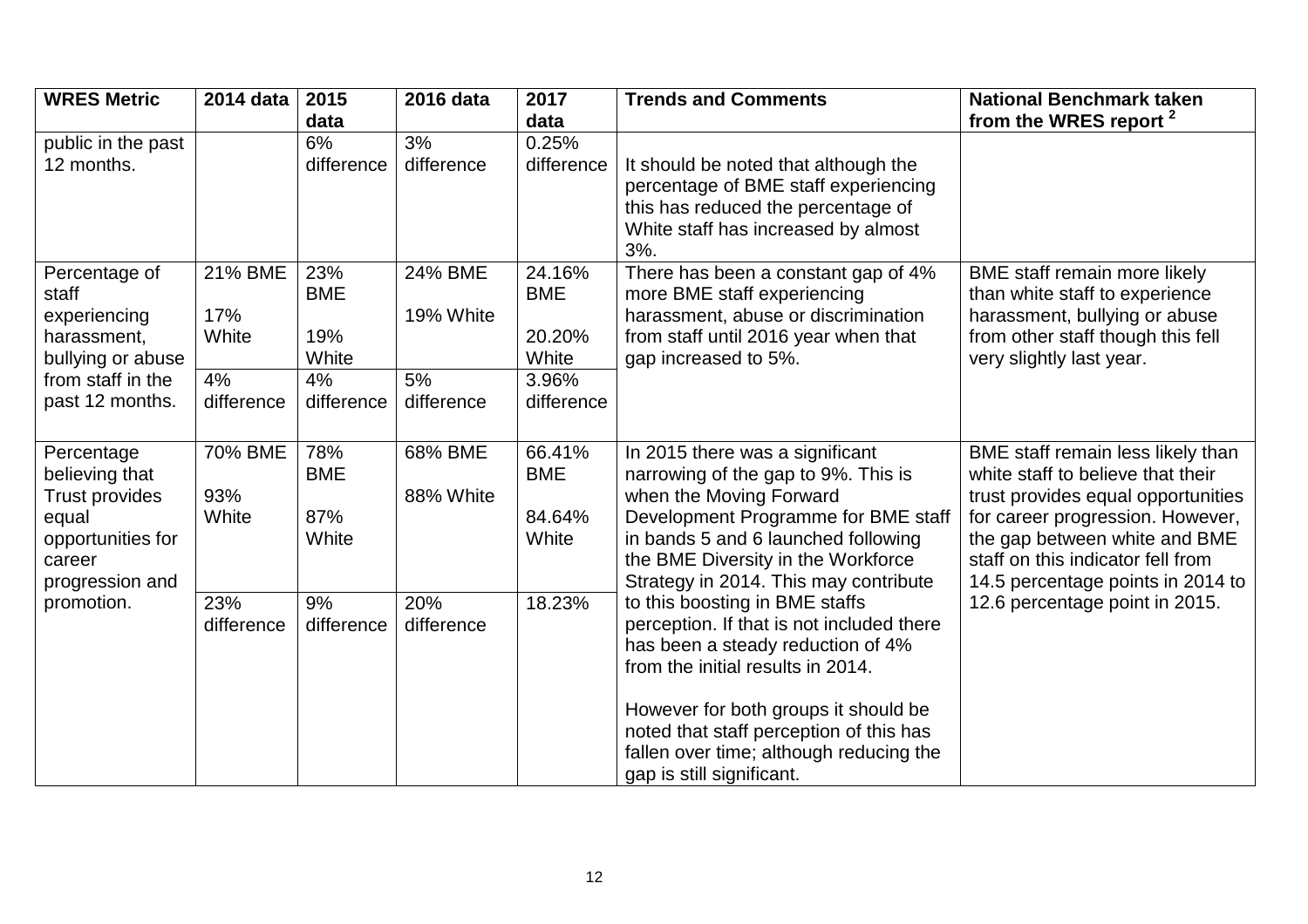| <b>WRES Metric</b>                                                                                                                          | 2014 data               | 2015                          | 2016 data           | 2017                                        | <b>Trends and Comments</b>                                                                                                                                                                                                                                                                                          | <b>National Benchmark taken</b>                                                                                                                                                                                                                                                                                                                                                                                                                                                                                            |
|---------------------------------------------------------------------------------------------------------------------------------------------|-------------------------|-------------------------------|---------------------|---------------------------------------------|---------------------------------------------------------------------------------------------------------------------------------------------------------------------------------------------------------------------------------------------------------------------------------------------------------------------|----------------------------------------------------------------------------------------------------------------------------------------------------------------------------------------------------------------------------------------------------------------------------------------------------------------------------------------------------------------------------------------------------------------------------------------------------------------------------------------------------------------------------|
|                                                                                                                                             |                         | data                          |                     | data                                        |                                                                                                                                                                                                                                                                                                                     | from the WRES report <sup>2</sup>                                                                                                                                                                                                                                                                                                                                                                                                                                                                                          |
| In the last 12<br>months have you<br>personally<br>experienced<br>discrimination at<br>work from any of<br>the following?<br>Manager / Team | 41% BME<br>11%<br>White | 25%<br><b>BME</b><br>9% White | 16% BME<br>5% White | 15.85%<br><b>BME</b><br>7.52%<br>White      | There has been a steady reduction in<br>the gap between BME staff and White<br>staffs reporting of experiencing<br>discrimination at work from a manager,<br>team leader or other colleagues. In the<br>past year this gap has only been<br>because the number of White staff<br>reporting this has increased.      | For white staff, the percentage of<br>staff reporting that in the last 12<br>months they have personally<br>experienced discrimination at<br>work from manager / team leader<br>or other colleagues, decreased<br>from 7% in 2014 to 6% in 2015.                                                                                                                                                                                                                                                                           |
| Leader or other<br>colleagues.                                                                                                              | 30 %<br>difference      | 16%<br>difference             | 11%<br>difference   | 8%<br>difference                            |                                                                                                                                                                                                                                                                                                                     | For BME staff, the percentage of<br>staff reporting that in the last 12<br>months they have personally<br>experienced discrimination at<br>work from manager / team leader<br>or other colleagues, fell slightly<br>from 15% in 2014 to 14% in 2015<br>The overall difference between<br>the percentage of white staff and<br><b>BME</b> staff experiencing<br>harassment, bullying or abuse<br>from staff in last 12 months fell<br>slightly from -8.0 percentage<br>points in 2014 to -7.5 percentage<br>points in 2015. |
| Board are<br>expected to be<br>broadly<br>representative of<br>the population<br>they serve.<br>Percentage of<br>the Board that             | 6.25%<br><b>BME</b>     | 7.7%<br><b>BME</b>            | 8.3% BME            | $-10.3%$<br><b>BME</b><br>$-10.5%$<br>White | The way that this metric has been<br>changed makes it difficult to analyse for<br>trends. In 2017 8.3% of the Board were<br>from a BME background and therefore<br>the percentage has increase gradually<br>since 2014 but is still an under-<br>representation when compared with the<br>population and workforce. | BME representation at board and<br>VSM level remains significantly<br>lower than BME representation in<br>the overall NHS workforce and in<br>the local communities served.<br>43.5% (84) of trusts reported<br>having no BME board members                                                                                                                                                                                                                                                                                |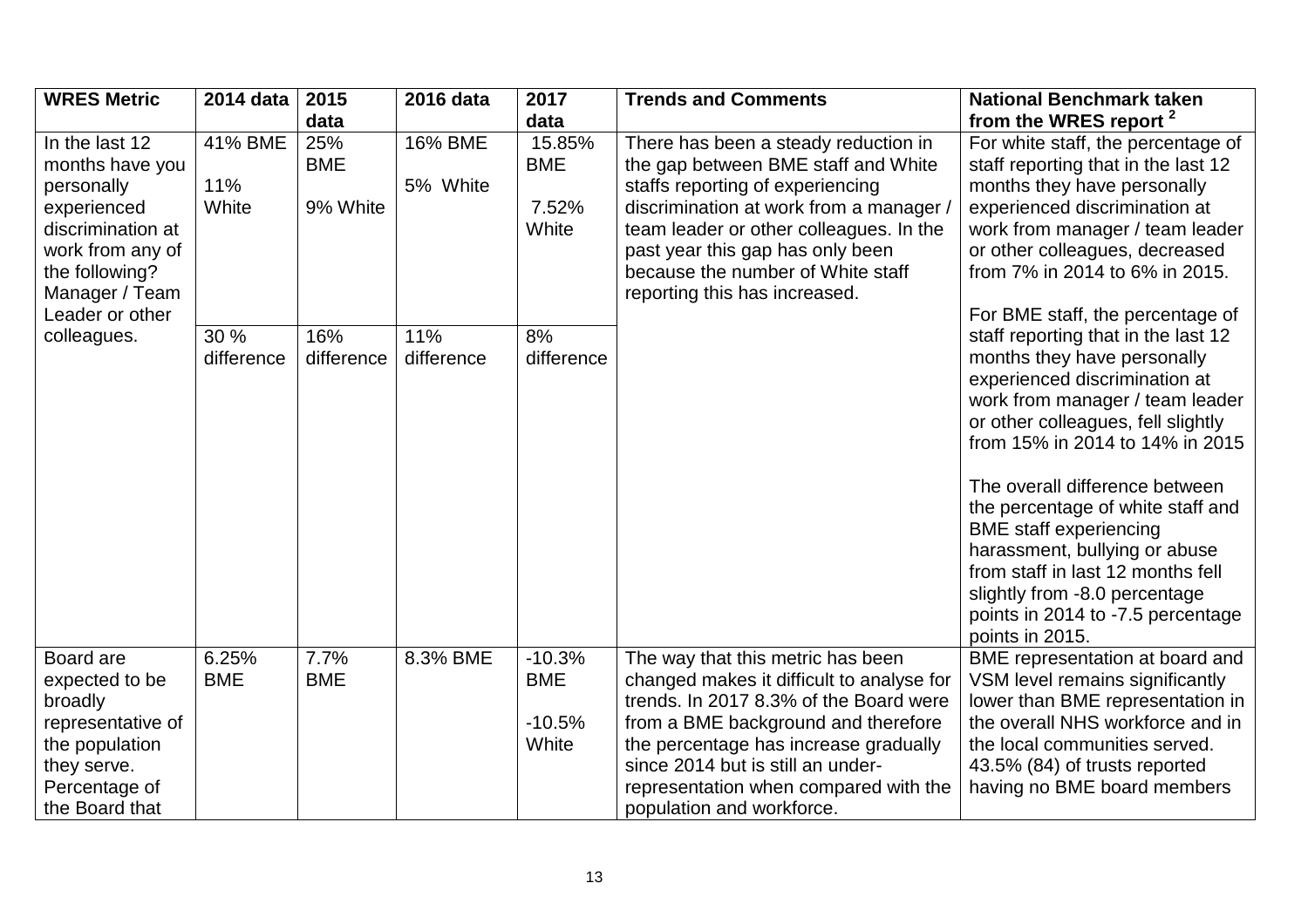| <b>WRES Metric</b> | 2014 data | 2015 | 2016 data | 2017 | <b>Trends and Comments</b> | <b>National Benchmark taken</b>    |
|--------------------|-----------|------|-----------|------|----------------------------|------------------------------------|
|                    |           | data |           | data |                            | from the WRES report <sup>2</sup>  |
| are from a BME     |           |      |           |      |                            | 37.3% (72) of trusts reported      |
| background.        |           |      |           |      |                            | having one BME board member        |
| Note in 2017 the   |           |      |           |      |                            | 10.9% (21) of trusts reported      |
| metric changed     |           |      |           |      |                            | having two BME board members       |
| to:                |           |      |           |      |                            |                                    |
|                    |           |      |           |      |                            | 4.7% (9) of trusts reported having |
| Percentage         |           |      |           |      |                            | three BME board members            |
| difference         |           |      |           |      |                            |                                    |
| between the        |           |      |           |      |                            | 2.6% (5) of trusts reported having |
| organisations'     |           |      |           |      |                            | four BME board members             |
| Board voting       |           |      |           |      |                            |                                    |
| membership and     |           |      |           |      |                            | 1.0% (2) of trusts reported having |
| its overall        |           |      |           |      |                            | five BME board members             |
| workforce.         |           |      |           |      |                            |                                    |